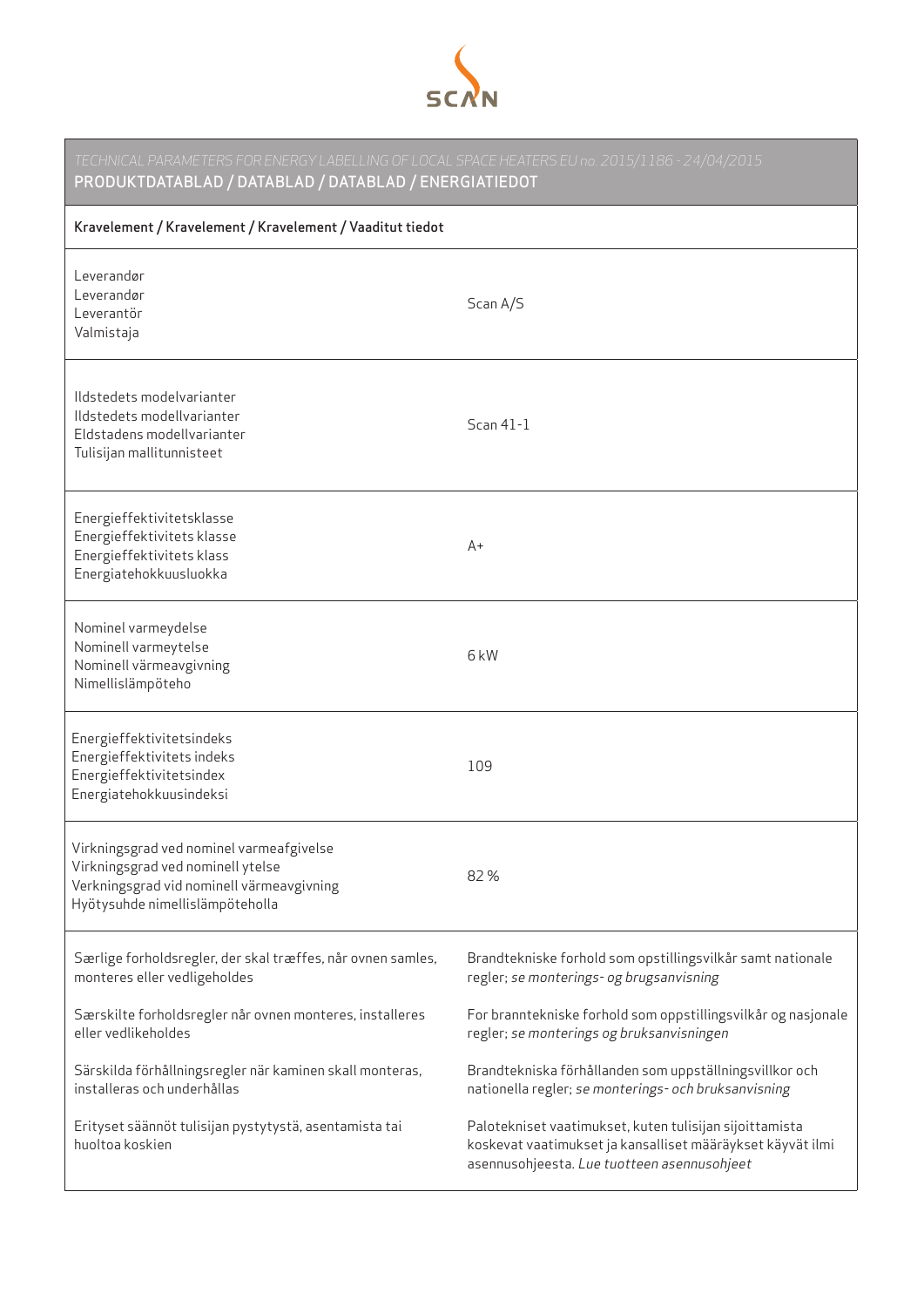

DATASHEET / FICHE TECHNIQUE / FICHA TÉCNICA / SCHEDA DATI / DATASHEET / DATENBLATT

| Requirements / Exigences / Requisitos / Requisiti / Vereisten / Forderungen                                                                                                                                                 |                                                                                                                                                                                                               |  |
|-----------------------------------------------------------------------------------------------------------------------------------------------------------------------------------------------------------------------------|---------------------------------------------------------------------------------------------------------------------------------------------------------------------------------------------------------------|--|
| Supplier<br>Fabricante<br>Fornitore<br>Vereisten<br>Lieferant                                                                                                                                                               | Scan A/S                                                                                                                                                                                                      |  |
| Product models<br>Produits concernés<br>Modelos<br>Modelli<br>Product modellen<br>Varianten der Feuerstelle                                                                                                                 | Scan 41-1                                                                                                                                                                                                     |  |
| Energy efficiency class<br>Classe énergétique<br>Clase de eficiencia energética<br>Classe energetica<br>Energie efficiëncy klasse<br>Energieeffizienz-Klasse                                                                | $A+$                                                                                                                                                                                                          |  |
| Direct heat output<br>Puissance réelle de sortie<br>Potencia calorifica emitida<br>Emissione di calore diretta<br>Directe warmte afgifte<br>Nennwärmeleistung                                                               | 6 <sub>k</sub> W                                                                                                                                                                                              |  |
| Energy efficiency index<br>Index de rendement énérgétique<br>Indice de eficiencia energetica<br>Indice di efficienza energetica<br>Energie efficiëncy index<br>EnergieeffizienzIndex                                        | 109                                                                                                                                                                                                           |  |
| Efficiency at nominal heat output<br>Rendement à puissance nominale<br>Eficiencia al rendimiento nominal<br>Efficienza alla potenza nominale<br>Efficiency bij nominale warmte afgifte<br>Wirkungsgrad bei Nennheizleistung | 82%                                                                                                                                                                                                           |  |
| Any specific precautions that shall be taken when the<br>local space heater is assembled installed or maintained                                                                                                            | Fire safety precautions such as safety distances when installing,<br>national standards, local codes and regulations.<br>See the Instructions manual                                                          |  |
| Toutes les précautions spécifiques doivent être prises<br>lors de l'assemblage, l'installation ou l'entretien de l'appareil                                                                                                 | Les précautions d'incendie telles que les distances de sécurité<br>lors de l'installation, le suivi des normes, les codes locaux et les<br>règlementations nationales. Veuillez lire le manuel d'installation |  |
| Cualquier precaución específica que deba tenerse en cuenta<br>durante el montaje, instalación o mantenimiento del equipo de<br>calefacción                                                                                  | Precauciones frente a incendios como distancia de seguridad<br>en la instalación, estándares nacionales, códigos locales y<br>reglamentos. Lea el manual de instalación                                       |  |
| Precauzioni specifiche da prendere quando il riscaldatore<br>viene assemblato, installato o mantenuto in uno spazio                                                                                                         | Precauzioni per la sicurezza antincendio come le distanze di<br>sicurezza durante l'installazione, le normative nazionali e locali.<br>Leggere il manual                                                      |  |
| Eventuele specifieke voorzorgsmaatregelen die worden<br>genomen wanneer de plaatselijke ruimteverwarming<br>wordt gemonteerd, geïnstalleerd of onderhouden                                                                  | Brandveiligheidsmaatregelen, zoals veiligheidsafstanden bij<br>installatie, nationale normen, lokale codes en voorschriften.<br>Lees de installatiehandleiding                                                |  |
| Besondere Maßnahmen bei Montierung, Installation<br>und Wartung                                                                                                                                                             | Für brenntechnische Verhältnisse, wie z.B. Aufstellbedingungen<br>und nationale Forderungen. Siehe die Montage- und Bedienungs-<br>anleitung                                                                  |  |